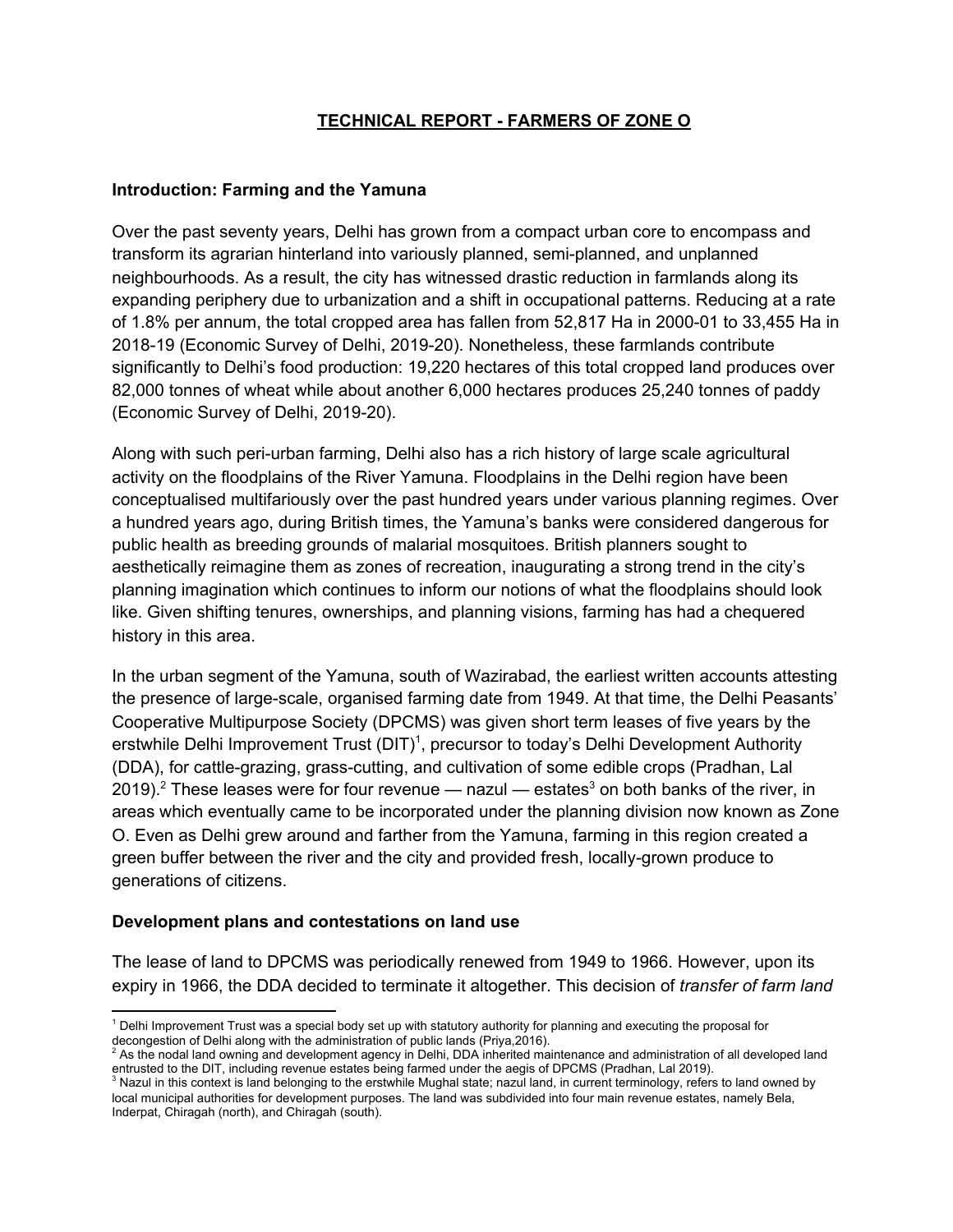*back to DDA* was never communicated to the farmers by DPCMS. Subsequently DPCMS continued to allot plots and collect ground rent from the farmers. DDA, despite termination, also continued to accept ground rent and other fees from DPCMS till December 1994, 28 years after the first lease termination. Its revenue officers continued to conduct site inspections and maintain detailed khasra girdawaris. Though DDA began to serve eviction notices and commenced legal proceedings against the farmers in February 1991, rent collection by DPCMS was seen as state sanction for continuing farming on the floodplain. The farming settlements also went through "various stages of legalization, receiving political and cultural sanctions under populist waves of electoral promises in exchange for votes—such as water and electricity connections—though legally they remained unauthorized" (Pradhan, Lal 2019).

The *Master Plan of 2001* envisioned channelization of the Yamuna all through its length in the NCT and subsequent development of extensive green spaces to attract migratory birds and special recreational areas on the pattern of a Disneyland kind of amusement park (MPD 01, 1990). With subsequent development plans and delineation of Zone O in MPD 2021<sup>4</sup>, DDA's approach to farming has become unsympathetic. The existing farming communities and migrants on the floodplains are ensnared in long-drawn contestations over land use and tenancy (Pradhan, Lal). Unlike previous Master Plans of 1962 and 2001, MPD 2021 looks at the floodplains as empty land, a tabula rasa, to be redesigned at will. This policy revision has happened within a context wherein the Yamuna and its floodplains have become "valued ecological landscape and prized real estate" (Baviskar 2011), one that DDA no longer wishes to ignore nor the judicial gaze wishes to leave unwarranted.

Consequently, the Yamuna Riverfront Development (YRFD) Plan, released in 2008, proposed large scale cleansing and beautification of the Yamuna. DDA intends to create recreational parks, wetlands, cycling tracks, and a forested buffer area in an area spanning 500 acres between the Old Railway Bridge and ITO Bridge.The first phase of YRFD included creation of the Golden Jubilee Park in the erstwhile Yamuna Pushta as a green buffer zone. While YRFD promotes integration of the river and its biodiversity with public recreation spaces, it does not take into account the claims, needs, and potential of stakeholders on ground in rejuvenating the Yamuna and its floodplains.

As a result, farming communities began facing forced evictions in early 2011. Furthermore, in 2015 the NGT pronounced strict prohibition on cultivation of edible crops in this region in lieu of environmental pollution in the Yamuna. However, the judgment equated agricultural activity with vegetable cropping "prohibiting the production and sale of vegetables from this area with immediate effect" (NGT 2015). This ambiguity, the prohibition of cultivation of edible crops but not explicitly of horticulture, was interpreted by farmers as an implicit allowance to continue agricultural activity as long as edible crops are not grown.

<sup>4</sup> The NCT of Delhi under the MPD 21, divided into 15 Zones from A to H and J to P, of which 8

Zones are in the urban area, one in Riverbed and remaining 6 in the rural area. As a result, the Zonal Plan for Zone 'O' was finalized within a year from the date of notification of the MPD-2021.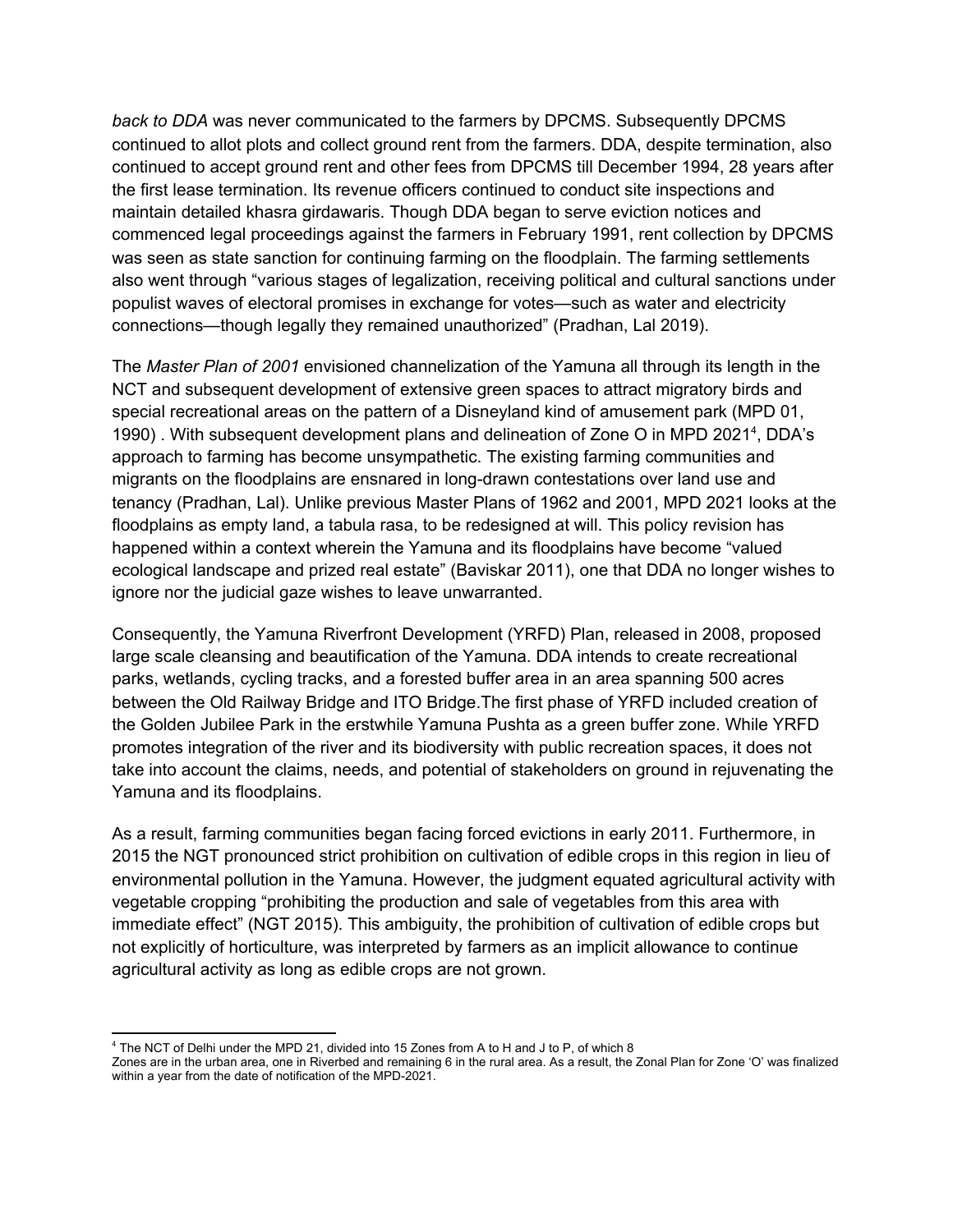### **Forced evictions: multiple perspectives**



**STAKEHOLDER MAP** 

Image: Stakeholder map for Zone O, Delhi`

The historically symbiotic and mutually beneficial relationship between DDA and farmers in the Yamuna's floodplains has gradually become antagonistic due to:

#### *a. Changing urban aspirations and aesthetics:*

The state began to see the Yamuna's floodplains as a revenue-generating civic asset which will contribute to repackaging Delhi's reputation within a global network of world-class cities. Despite prevalent pre-existing agrarian practices, planning agencies have consistently chosen to prescribe primarily recreation, public utilities and biodiversity as land uses for this region. Farming seems to have no space in the state's imaginations of Delhi and its future.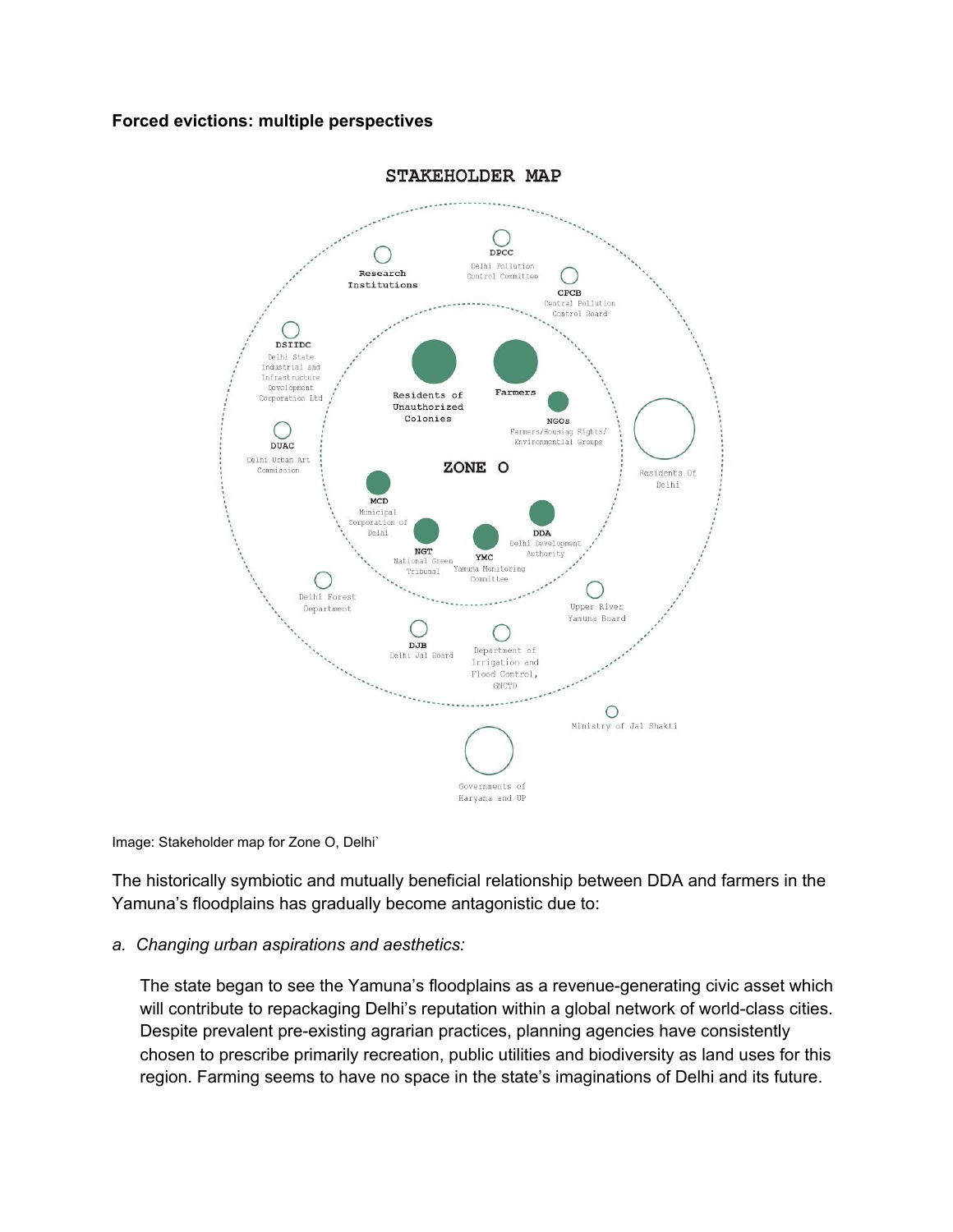#### *b. Rising concerns on environmental pollution:*

Due to unchecked discharge of industrial and domestic sewage in the Yamuna, the river's water has become unfit for any kind of consumption. Like all other residents of Delhi, farmers are also the victims of the state's inability to curb this pollution despite massive expenditure of public money. Attempts to portray farmers as polluters are misplaced and misinformed, diagnosing effect as cause. Even though public sector agencies like CPCB have found vegetable produce from this region to have permissible limits of metals, farmers have been stigmatised as polluters for no fault of theirs.

Riverine floodplains are environmentally sensitive areas and must be protected for their ecological and social benefits to neighbouring settlements. In mega-cities such as Delhi, floodplains also perform vital cultural purposes and must be integrated with the lives, requirements, and concerns of citizens. Balancing these perspectives must be central to any planning vision for the Yamuna's floodplains in Delhi: the city must have not just open spaces which are green but which are also safe and sustainable. Though farmers have acted as guardians of the Yamuna by preventing rampant concretisation of the floodplains, over the past two decades the extent of farmland in this region has fallen from 4850 Ha to 3330 Ha. As many as 30 demolition drives have been undertaken by the DDA in over a decade against the farmers of Zone O. Such forced evictions are accompanied by bulldozing of standing crops, undermining not just right to shelter but also livelihood.



Maps: Extent of farmlands on Yamuna floodplains in Delhi in 2000 (left) and 2020 (right) Source: Social Design Collaborative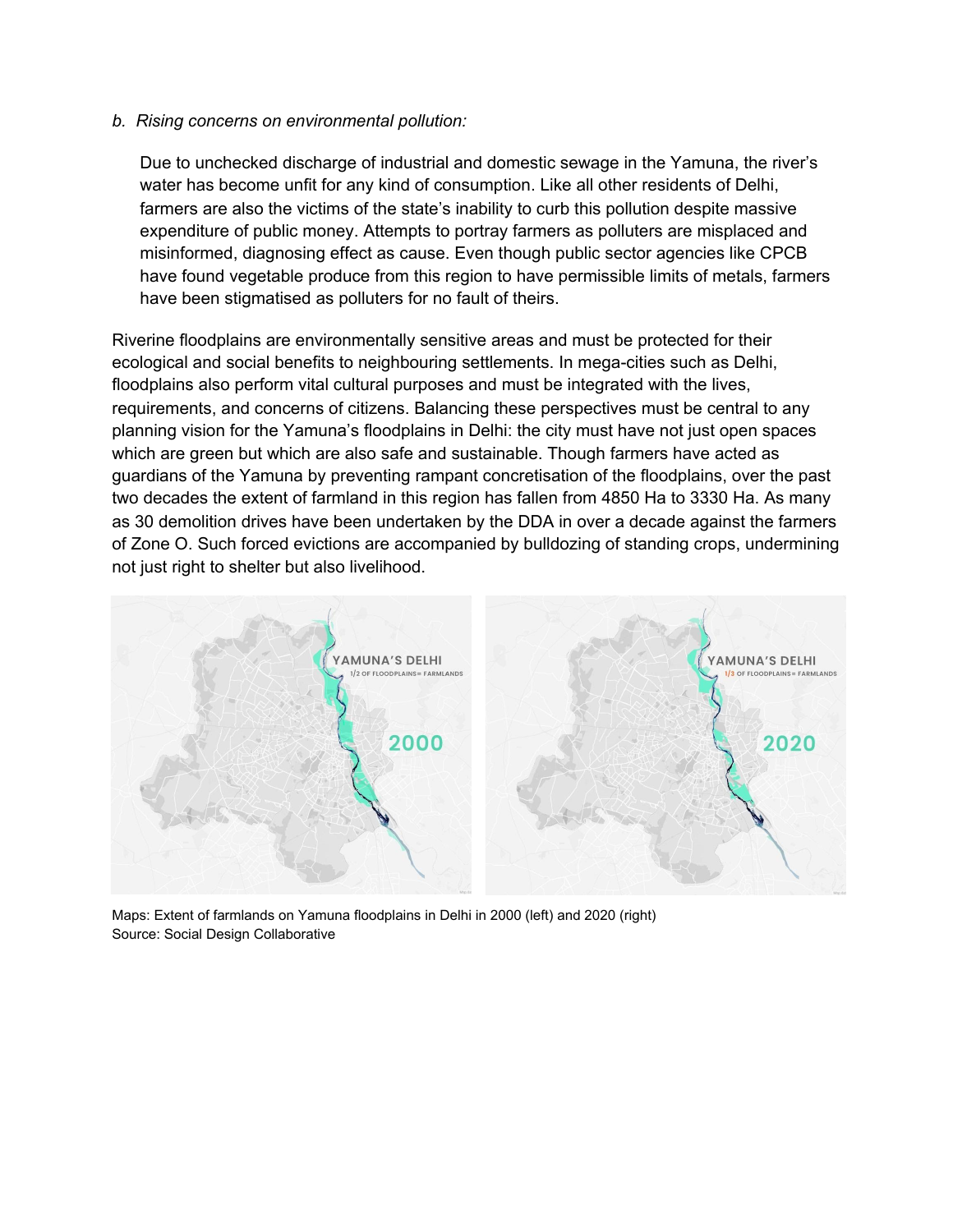### **Food Security and Livelihood**

Delhi's annual demand for food—residential, commercial, and industrial—was estimated to be 9 million tonnes in 2011. Only 10% of this is met locally, mostly in the form of meat and milk products. As much as 80% of the demand is met from neighbouring states like Punjab, Haryana, and Uttar Pradesh (Ramaswami et al, 2017). Not only does this dependence on other states put excessive strain on their natural resources, transporting perishable products over long distances aggravates greenhouse gas emissions of the agro-commercial ecosystem (Boyer et al, 2019).

Despite relying on a massive hinterland to meet its demand for food, Delhi is unable to ensure equitable physical and economic access to food to all its citizens. The top 5% of the population consumes more fruits and vegetables, specifically 2.5 times the quantity of food than the lowest 5%, and is responsible for 17% of the GHG impact (Boyer & Ramaswami, 2017). On the other hand, the lowest 5% accounts for just 6% of GHG footprint. Nutrition status for the bottom 50% of this population can be improved not only by implementing in-boundary food waste management but also promoting urban and peri-urban farming.

Significantly, the Right to Food is also recognized in international law as a basic human tenet under the ESCR 1999. Signatory states are obliged to ensure availability, adequacy, and accessibility to food and to respect, protect, and fulfill their citizens' requirements for food. While the Constitution of India does not explicitly recognize the Right to Food as a fundamental right, judicial and policy precedents allow for it to be seen as an extension of the inherent dignity of all Indian citizens and as essential to the fulfillment of their other basic rights. The Sustainable Development Goals 2 (Zero Hunger), 11 (Sustainable Cities and Communities), 12 (Responsible Consumption and Production), and 13 (Climate Change) may also be read in concord as deeply supportive of urban farming to create inclusive and liveable cities for all.

Food security must also be understood in light of climate change and sudden, systemic shocks like the ongoing Covid-19 pandemic. Resilience is key to mitigating the impact of such disturbances, which are likely to become more frequent and acute in the future. Regularising and incentivising urban farming in mega-cities like Delhi will not only strengthen local food security but also provide gainful employment to the urban poor, particularly women. In Delhi, the sixty-eight NSSO Survey revealed that 15% of women respondents were engaged in agricultural activities of some kind, such as maintenance of kitchen garden, work in household poultry, dairy, etc., including free collection of agricultural products for household consumption (NSS, Report 559, pp 15-22). This indicates that there is substantial potential for equitably scaling up agricultural activity in Delhi to bolster the city's food security and build its resilience and simultaneously strengthen its citizens' access to sustainable forms of livelihood.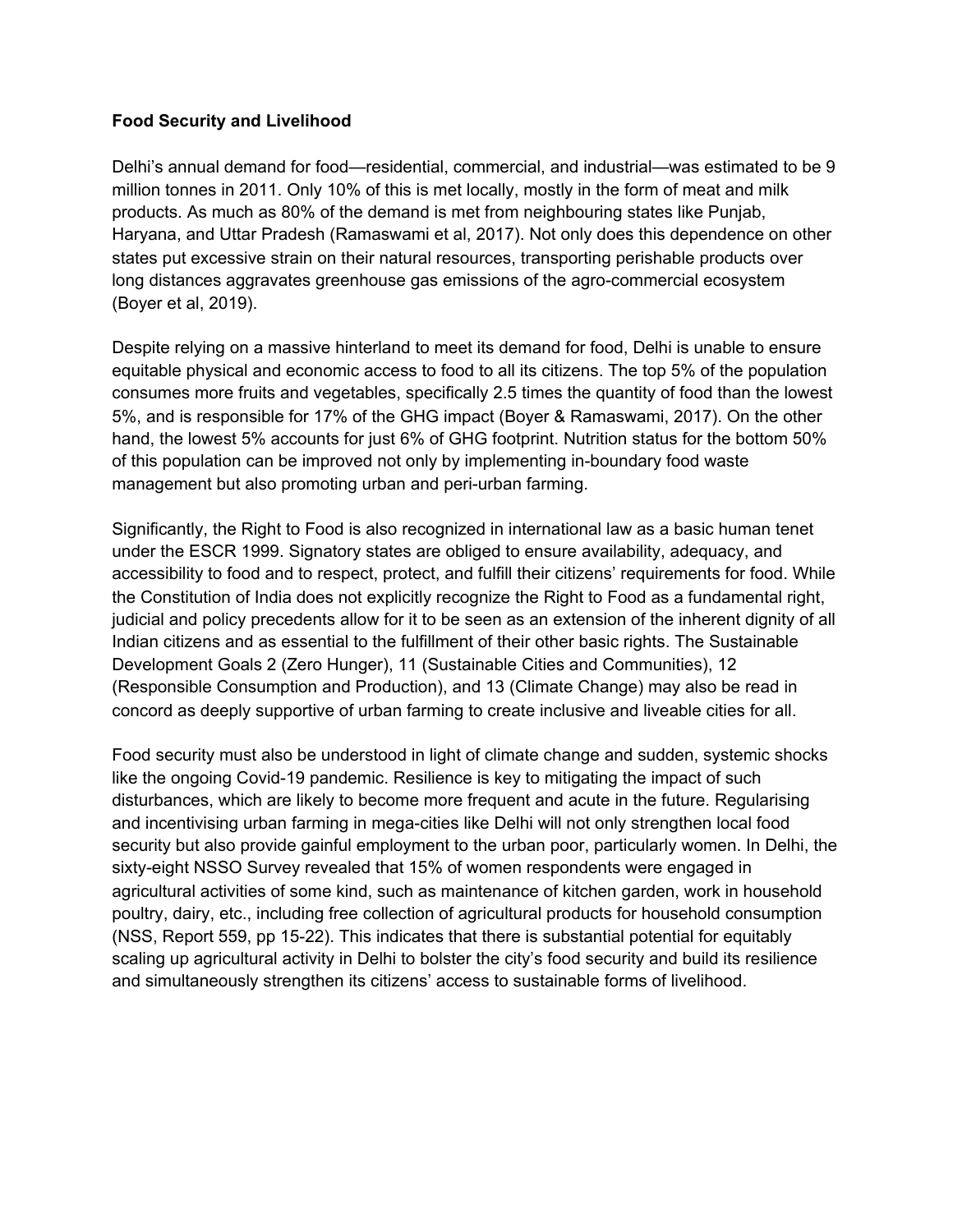### **Learning from Best Practices**

### **1. Kolkata's wetlands**

Kolkata is well known for its wetlands, which act as an outstanding co-recycling ecosystem where treated wastewater is used for irrigating the garbage substrate. Its 'garbage farms' provide 40-50% of the green vegetables for the city. East Kolkata Wetlands cover 12,500 Ha, out of which around 40% is overall [agricultural](https://south-asia.wetlands.org/wp-content/uploads/sites/8/dlm_uploads/2017/11/East_Kolkata_WEB-1.pdf) area and productive garbage farming covers 5%. From as early as the 1900s, vegetable farming has been taking place in cultivable lands formed out of the old solid waste dumping grounds in the city.

This technique utilises the vegetable farms and paddy fields that sustain on the garbage and effluent emanating from the waste water fed fisheries as manure and water for irrigation. Large numbers of coconut and betel nut trees and many varieties of vegetables are farmed here, including cauliflower, eggplant, pumpkin, sunflower and sacred basil. Tracts of land are dedicated to paddy cultivation as well. Around 150 metric tonnes of [vegetables](http://www.keiip.in/wetlands.php?ac=1) per day are harvested from small scale plots irrigated with wastewater and 15,000 metric tonnes of paddy, annually.

### **2. Agro parks in Kerala**

Kerala has Agro [Parks](https://keralaagropark.com/) in Thrissur, Piravom and Chelakkara, which are incubation centres for agro-food processing based small scale industries functioning since 2013. These are public platforms for entrepreneurship development including technology training, packaging, licensing, loan systems testing, and so on, both for farmers and entrepreneurs. Future plans envisage teaching ultra modern and scientific farming methods of specific crops, direct purchase and storage of agri products from farmers, and facilities to develop subsidiary products.

### **3. [Sustainable](https://www.researchgate.net/publication/323099627_Sustainable_agriculture_in_Ganga_Basin) Agriculture on Ganga Floodplains**

The National Rejuvenation, Protection and Management of River Ganga Council (National Ganga Council) was formed in 2016 and is constituted by the Chief Ministers of the five river basin states of Uttrakhand, Bihar, Uttar Pradesh, Jharkhand, and West Bengal. The [Council](https://www.livemint.com/news/india/government-renews-push-for-organic-farming-in-ganga-basin-11576400748902.html) seeks to improve farming practices in the Ganga floodplains for managing water resources and pollution. Its larger agenda is to promote sustainable agriculture in the Indo-Gangetic plains by promoting organic clusters in a 5km stretch on both sides of the Ganga basin in the five states (ibid). At the same time, it ensures both natural and human resources are of prime importance and that agricultural practice remains environmentally sustainable, i.e. the productivity increases sufficiently and survives without degrading the physical resources of the river Ganga.

### **4. Urban [Farming](https://sustainablefoodtrust.org/articles/viva-la-produccion-urban-farming-in-cuba/#:~:text=Urban%20agriculture%20is%20a%20big,all%20its%20fruit%20and%20vegetables.) in Cuba**

Urban agriculture in Cuba occupies 3.4% of urban land across the island and [produces](https://sustainablefoodtrust.org/articles/viva-la-produccion-urban-farming-in-cuba/#:~:text=Urban%20agriculture%20is%20a%20big,all%20its%20fruit%20and%20vegetables) 90% of its fruits and [vegetables,](https://sustainablefoodtrust.org/articles/viva-la-produccion-urban-farming-in-cuba/#:~:text=Urban%20agriculture%20is%20a%20big,all%20its%20fruit%20and%20vegetables) making the country self-sufficient in terms of its food production. A system which started in Cuba by what were called Guerilla [gardeners](https://www.architectural-review.com/essays/cubas-urban-farming-revolution-how-to-create-self-sufficient-cities) to overcome starvation in the 90s led to *organoponics*, a system of urban [agriculture](https://en.wikipedia.org/wiki/Urban_agriculture) using organic [gardens](https://en.wikipedia.org/wiki/Organic_farming). This further led to people incorporating biological pest control strategies, crop rotations, intercropping and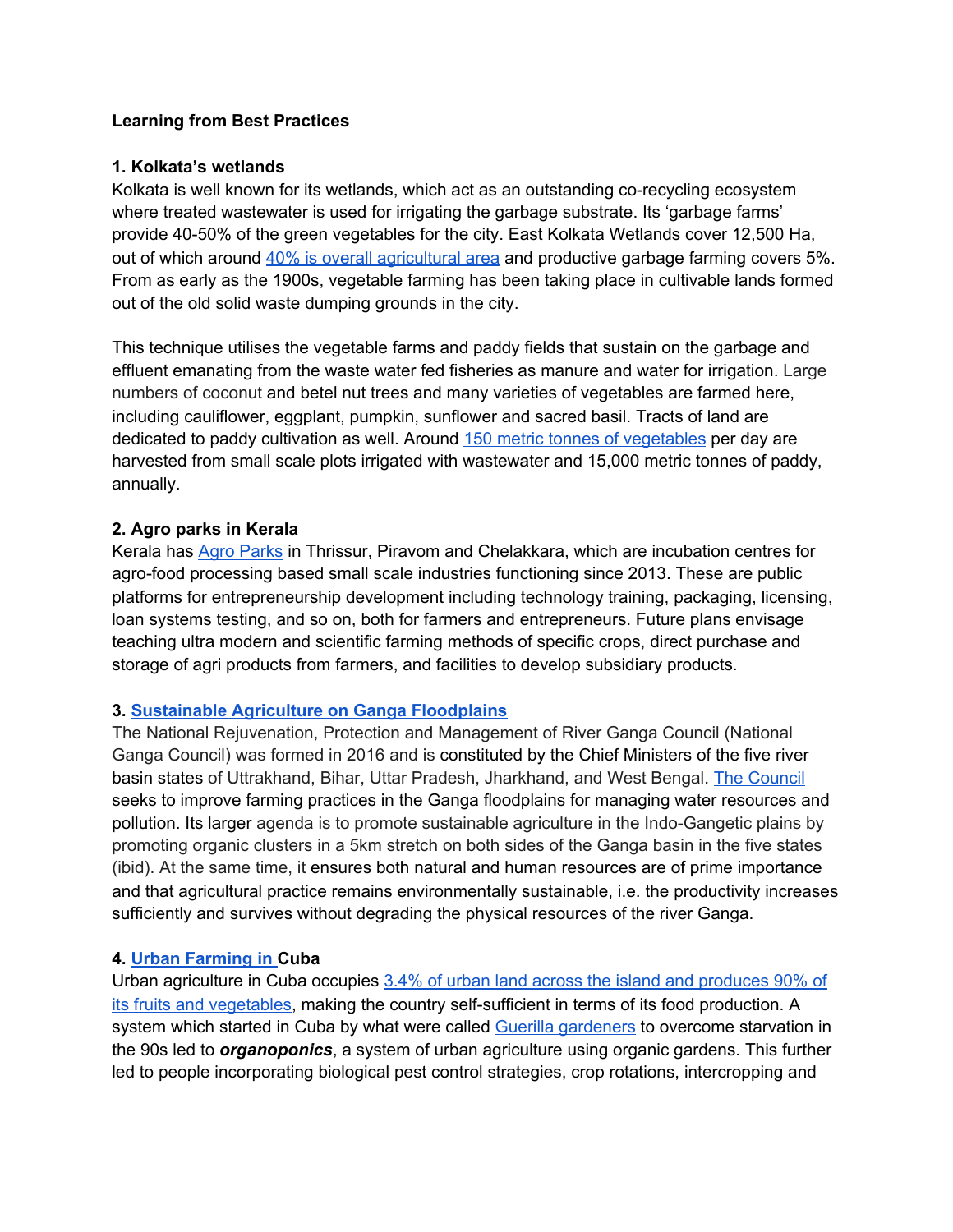soil conservation within their practice to increase yield without reliance on artificial fertilizers and chemical inputs.

In 1992, the state owned 75% of the country's farmland whereas now, as a result of the piecemeal development of the new urban farming network outside of state management, mostly all of it is managed locally by co-operatives. Not only do these co-ops decide what they want to grow, they are able to negotiate with the government about how much they contribute to the state. Their significant contribution to the country's economy and improvement to farmers' annual income (who earn up to double the national wage) is an exemplar to sustainable farming.

# **5. Mound Plan, Netherlands**

This case offers a nuanced understanding of creating protected land for farming along the floodplain and at the same time protecting the city against floods. The spatial plan proposes a flexible concept of river widening through the construction of 'dikes'. The dikes combine agriculture and water overflow regions, allowing farmers to remain there in the future. Some portion of the land along the dike is designed for the construction of homesteads, stables, and sheds for the farmers managing these farms.

# **Way forward**

Any planning vision for the Yamuna and its floodplains in Delhi must consider and reconcile the concerns and interests of all stakeholders, public as well as private. In 2014, an Expert Committee appointed on directions of the NGT also found farming to be suitable land use for the Yamuna's floodplains in Delhi and suggested regulation of agricultural activity in Zone O (Expert Committee, 2014). International best practices, independent research, and policy precedents, all of these also indicate that farming is a suitable and sustainable land use for riverine floodplains. Farming communities are rich repositories of local and contextual knowledge on land, water, and seasons. The farmers of Zone O have been responsible for maintaining the Yamuna's floodplains as a green hub of agricultural activity connected closely with Delhi. Their sustained presence has not only prevented rampant concretisation of this region but has also acted as a bulwark against crime and social degeneration of the floodplains. Instead of being seen as encroachers and polluters, farmers in this region must be recognised as community custodians of the Yamuna who not only provide food to the city but can also go on to take care of parks and biodiversity reserves coming up in this region.

To balance principles of intergenerational environmental equity with socio-economic justice for vulnerable sections of the population, it is necessary to reimagine the Yamuna's floodplains as an urban asset and inclusively integrate farming with riverfront development. We propose that: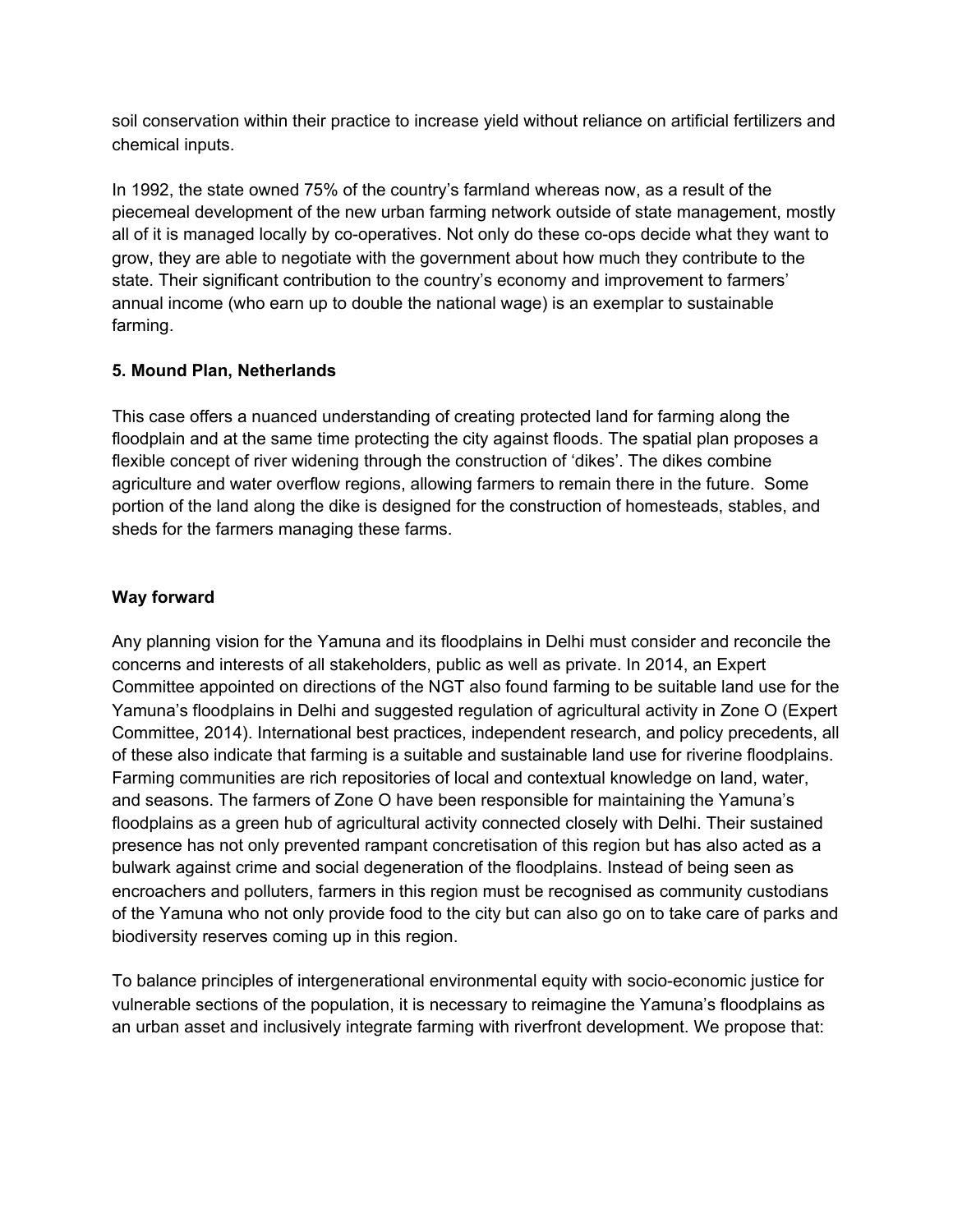### **1. Riverfront development be integrated with farming:**

The current developmental dichotomy between parks and farms is an artificial one. Along with forests and/or marshes, farms are also ecologically beneficial uses of floodplains. With their skills and knowledge, farmers can also be easily trained to become effective guardians of parks and biodiversity spheres. These should coexist alongside farmlands, so that the citizens of Delhi have healthy access to all three kinds of ecologically and socially sound uses of the floodplains.

### **2. Agriculture be notified as a dedicated land use:**

Despite thriving pre-existing agrarian practices and communities, successive Master Plans for Delhi have chosen to notify this region only as a zone for recreation and leisure. We must reimagine Zone O as an urban asset in terms of not just riverine ecology but also riverine agriculture. The first step in regularising farming as a community-driven, sustainable urban livelihood will be to recognize long-standing ground realities and notify agriculture as an additional land use for Zone O.

### **3. Farmers be reskilled in organic and sustainable practices:**

To mitigate inadvertent ill effects of riverine pollution, farmers must be reskilled to follow organic and sustainable practices. Reports by CPCB and NEERI have already given encouraging results on the quality of vegetable produce from this region. Soil and water quality must be mapped more consistently and consensually across Zone O to determine localised, contextual interventions by agricultural scientists, environmentalists, and planners.

# **4. Farmers of Zone O be given access to welfare schemes:**

Peri-urban farmers in the NCT of Delhi are eligible for various benefits, subsidies, and insurance as per relevant policies of GoI and GNCTD, such as SBM Gramin, Paramparagat Krishi Vikas Yojana, Mukhyamantri Kisan Mitra Yojana, etc. Farmers in the urban segment of Zone O must also be given access to these welfare schemes so that they have the proper incentives and skills to pursue their vocations sustainably.

### **5. Innovative solutions for housing problems:**

Delhi can learn from best practices from other flood-prone cities in the world to innovatively design resilient housing for farming communities settled in the Yamuna's floodplains. Working with communities to understand their needs and creating cost-effective solutions with sustainable material will allow us to also come closer to actualizing our commitment to the SDGs.

### **6. Eviction and resettlement must be last resorts:**

Demolition drives have been consistently conducted all through Zone O over the past decade. These have not abated even during the ongoing Covid-19 pandemic, endangering communities' life and livelihood. In keeping with established tenets and precedents of law, resettlement must be a last resort when all other viable alternatives have been explored and exhausted. Any eviction for any public purpose must be carried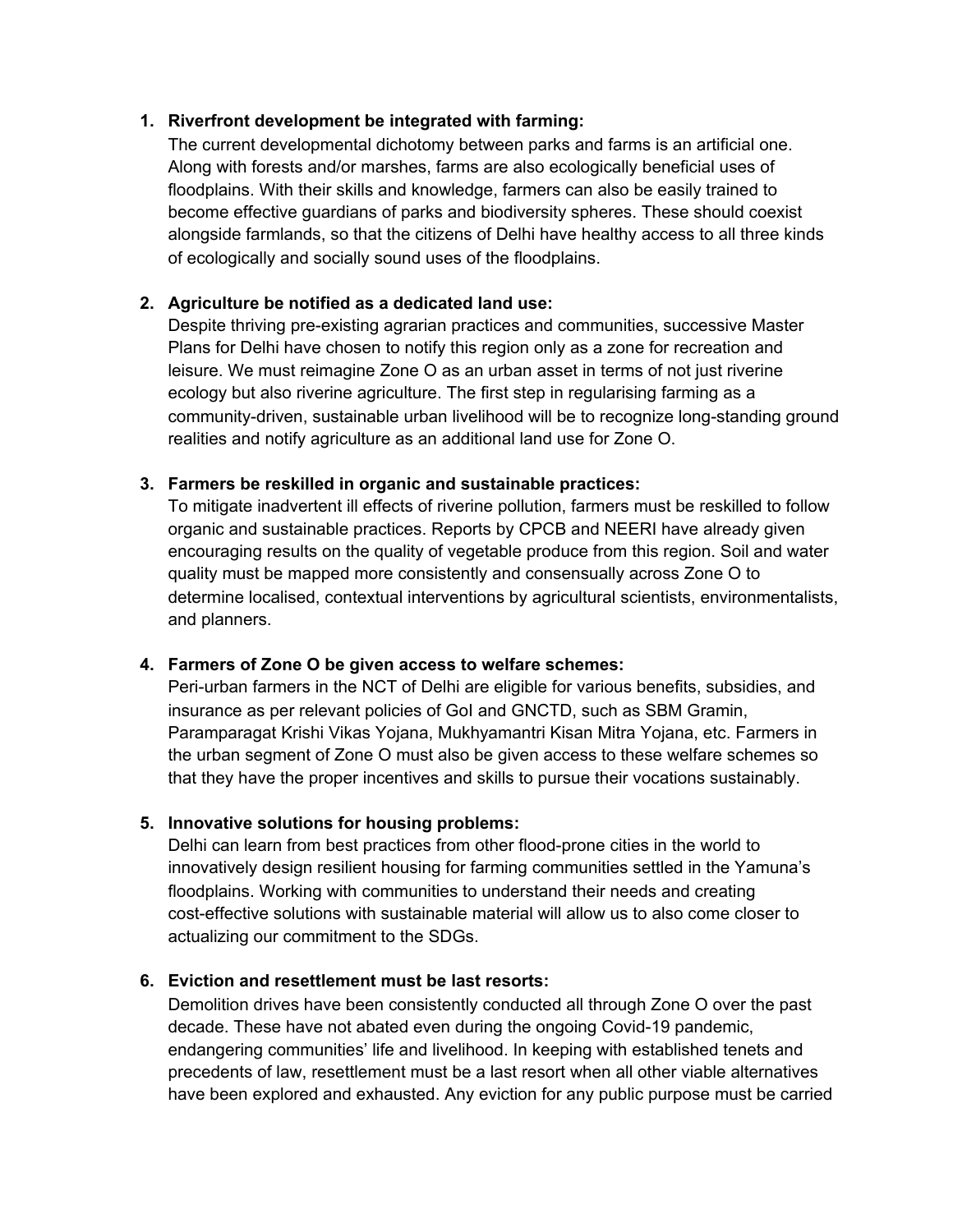out as per DUSIB Policy and Protocol as clarified by the Delhi High Court in *Ajay Maken v. Union of India* (2019). In such cases, rehabilitation and compensation must be extended to the farmers of Zone O as they have been made available to the public at large elsewhere in Delhi.



Conceptual illustration of an alternative Zone O plan integrating farming with parks, wetlands and public spaces (Representational image only). Source: Social Design Collaborative with Kushal Lachhwani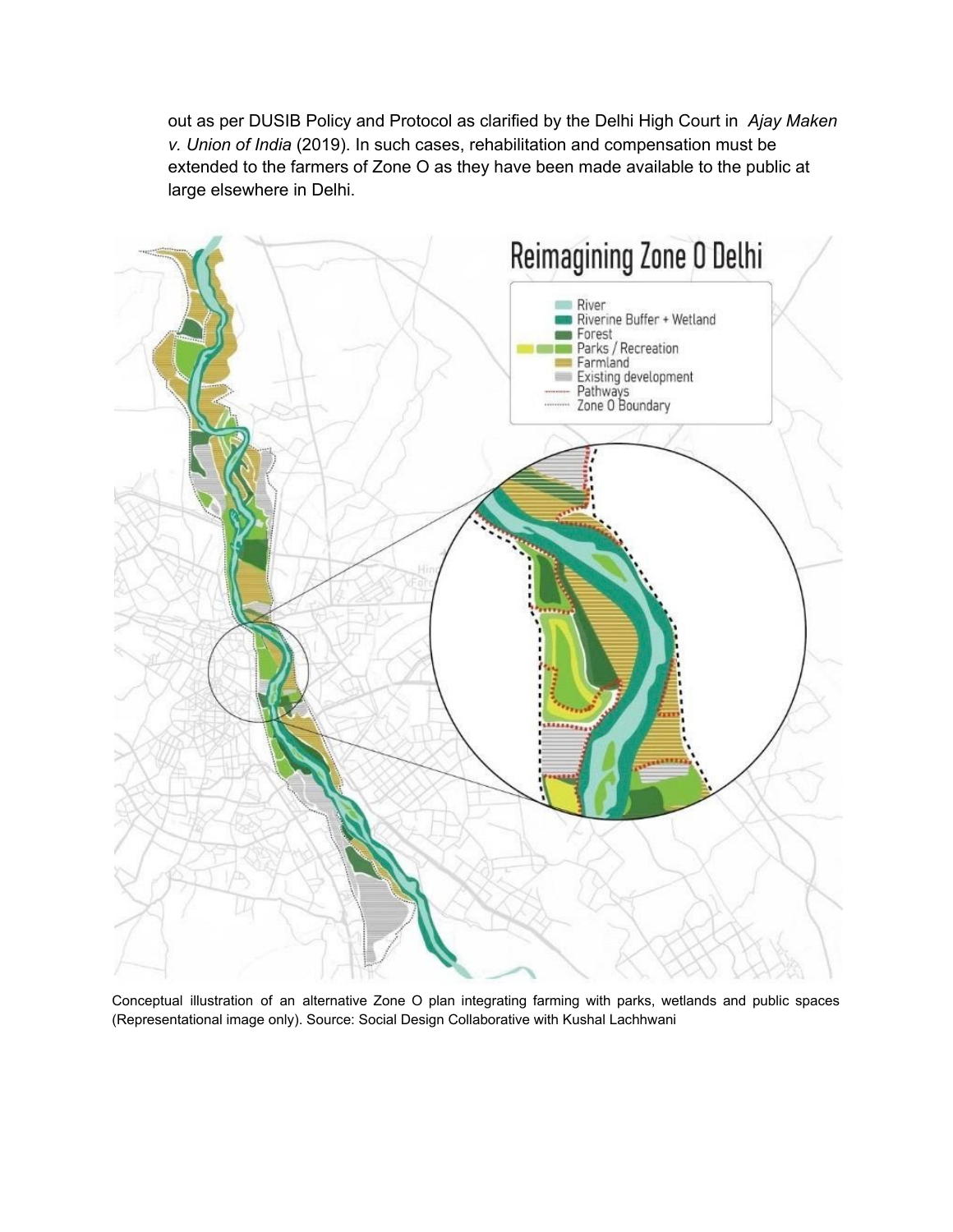

Artistic visualisation illustrating farmlands integrated with public spaces Source: Social Design Collaborative with Kushal Lachhwani in consultation with farmer groups

#### **References**

Baviskar A (2003) Between violence and desire: space, power, and identity in the making of metropolitan Delhi. International Social Science Journal.

Bhandari, S (2014) Planning And Development Laws, DDA [<http://spa.ac.in/writereaddata/Day3DDA.pdf>](http://spa.ac.in/writereaddata/Day3DDA.pdf) [Accessed 14 November, 2020].

Boyer, Dana & Ramaswami, Anu. (2017). What Is the Contribution of City-Scale Actions to the Overall Food System's Environmental Impacts?: Assessing Water, Greenhouse Gas, and Land Impacts of Future Urban Food Scenarios. *Environ. Sci. Technol.* 51, 12035-12045.

Boyer, D., Sarkar, J., & Ramaswami, A. (2019). Diets, food miles, and environmental sustainability of urban food systems: Analysis of nine Indian cities. *Earth's Future*, *7*. https://doi.org/10.1029/2018EF001048

Economic Survey of Delhi (2019, 2020)

Expert Committee (2014), *Restoration and Beautification of River Yamuna in NCT of Delhi*. Ministry of Environment and Forests, Delhi.

Delhi Development Authority (1962), Master Plan for Delhi, DDA, Delhi

Delhi Development Authority (2001), Master Plan for Delhi, DDA, Delhi